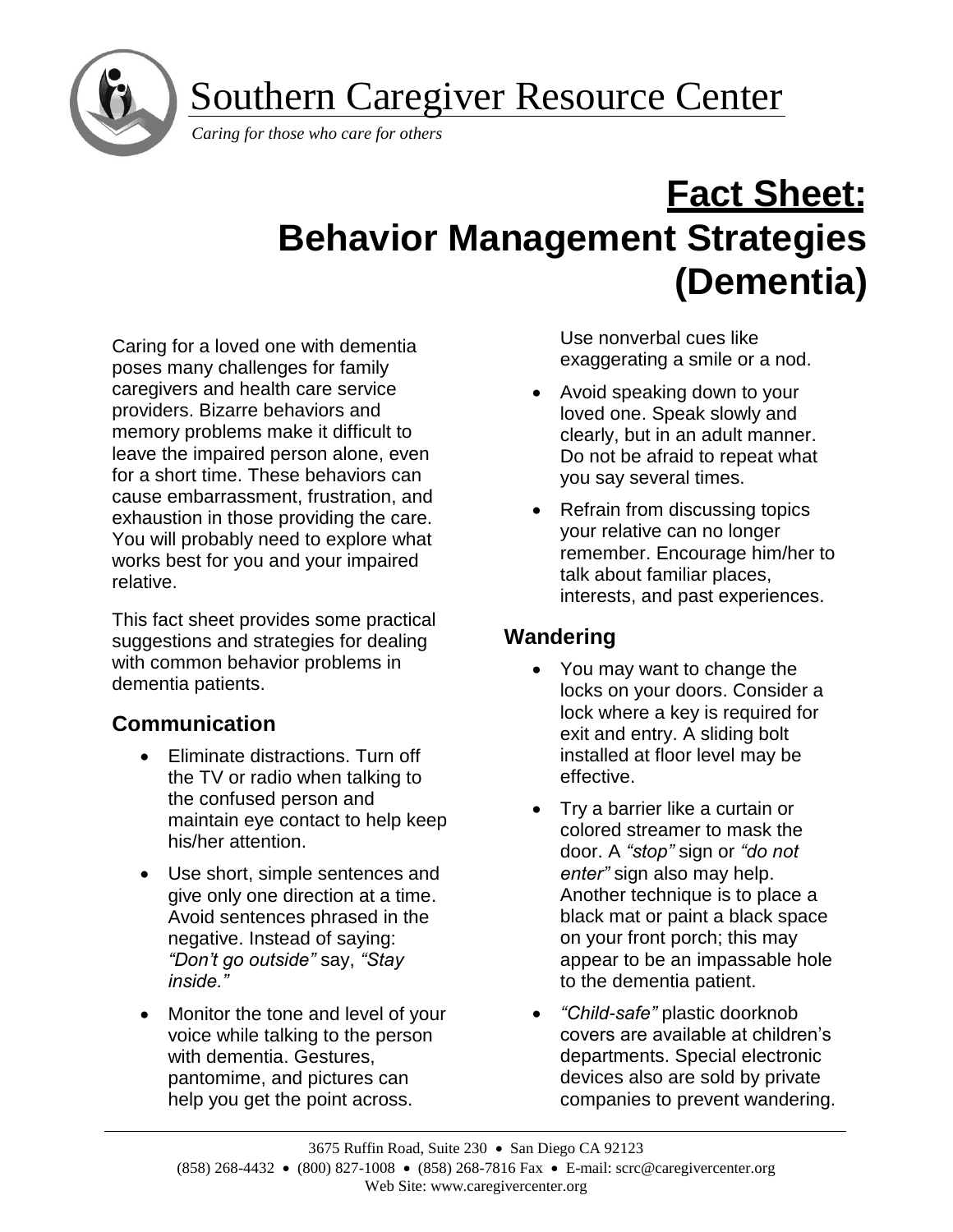- Put away essential items such as the confused person's coat, purse, or glasses. Some individuals will not go out without certain articles.
- Have your relative wear an identification bracelet. Maintain a current photo should you need to report your loved one missing. Consider leaving a copy on file at the police department.
- Tell neighbors about your relative's wandering behavior and make sure they have your phone number.
- Allow for regular exercise to minimize restlessness.

### **Incontinence**

- Establish a routine for using the toilet. Try reminding the person or assisting him/her to the bathroom every two hours.
- Schedule fluid intake to ensure the confused person does not become dehydrated. However, avoid drinks with a diuretic effect like coffee, tea, cola, or beer. Limit fluid intake in the evening before bedtime.
- A commode, obtained at any medical supply store, can be left in the bedroom at night for easy access.
- Incontinence pads can be purchased at the pharmacy or supermarket. A urologist may be able to prescribe a special product or treatment.
- Use signs (with illustrations) to indicate which door leads to the bathroom.

• Use easy-to-remove clothing such as elastic waistbands, full skirts, and clothes that are easily washable.

## **Angry/Agitated Behavior**

- Obtain a doctor's evaluation to determine if there is a medical cause or if medications are causing adverse side-affects. Reducing caffeine intake may be helpful as well. In severe cases, medication can be prescribed by a neurologist to keep a dementia patient calm.
- Reduce outside noise, clutter, or number of persons in the room. Maintain structure by keeping the same routines. Keep objects and furniture in the same place. Help orient the confused person with calendars and clocks. Familiar objects and photographs offer a sense of security and can facilitate pleasant memories.
- Try gentle touch, soothing music, reading, or walks to quell agitation. Speak in a reassuring voice. Do not try to restrain the person during a catastrophic reaction. Keep dangerous objects out of reach.
- If agitation increases at night, a night-light may reduce confusion.
- Limit choices to minimize confusion. Instead of asking: *"What would you like for lunch, soup or a sandwich?"* say, *"Here's some soup."*
- Acknowledge the confused person's anger over the loss of control in his/her life. Tell them you understand their frustration.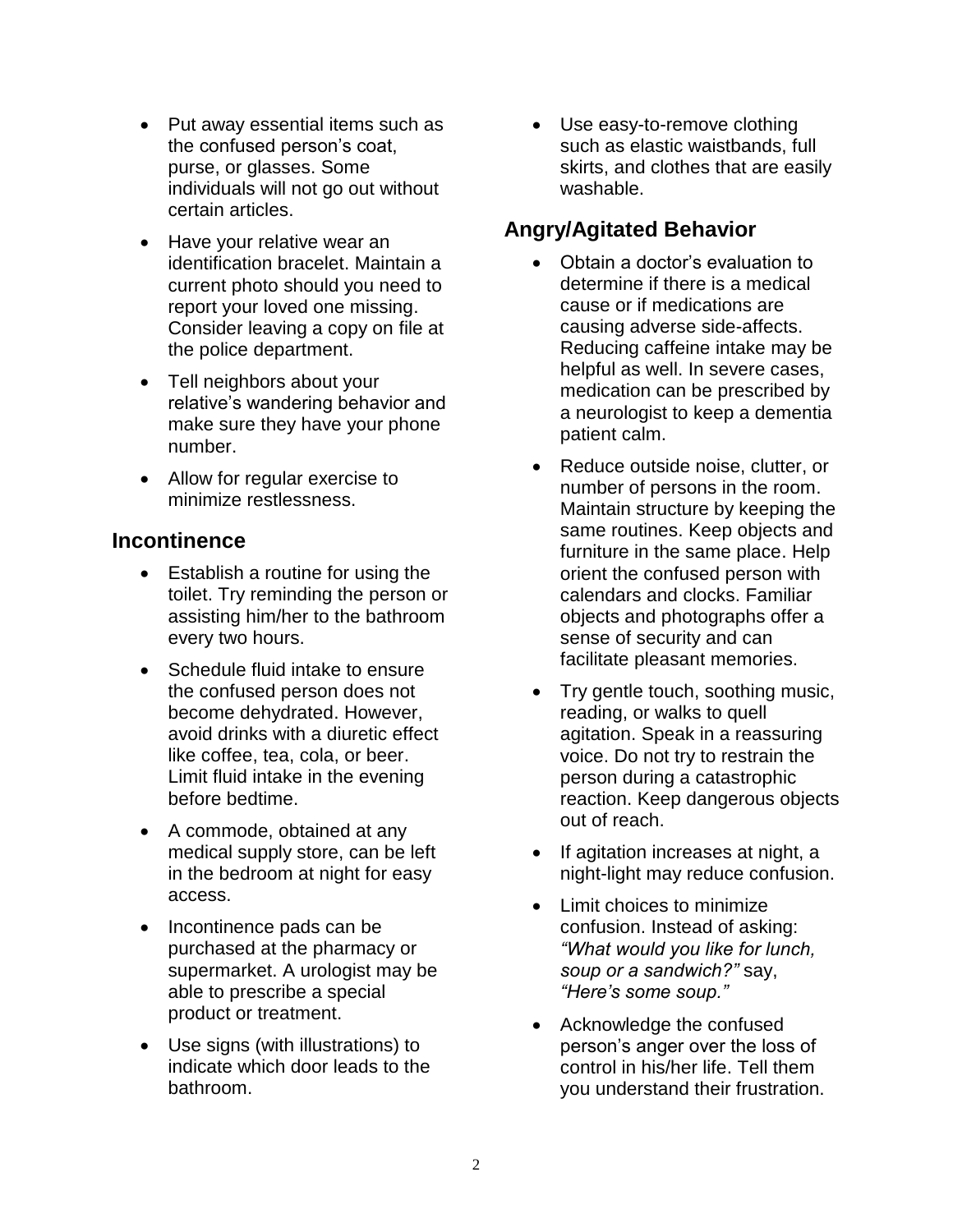## **Perseveration (repetitive speech/actions)**

- Reassure or try to distract the person. Avoid reminding the person that he/she just asked the same question. Ignoring the behavior or question may work in some cases.
- Do not discuss plans with a confused person until immediately prior to the event.
- You may want to try placing a sign on the kitchen table stating: *"Dinner is at 6:30"* or *"Lois comes home at 5:00"* to remove anxiety and uncertainty about anticipated events.
- Learn to recognize certain behaviors. An agitated state or pulling at clothing could indicate a need to use the bathroom.
- Check with the demented person's doctor. Make sure the person is not in pain or suffering any side effects from prescription medications.

## **Paranoia**

- Check out paranoid behaviors with the person's doctor. Adjustments may be needed in prescription medications.
- If the confused person suspects money is *"missing,"* allow him/her to keep small amounts of money in a pocket or handbag for easy inspection.
- Assist the person in looking for a missing object. Avoid arguing. Try to learn where the confused person's favorite hiding places

are for storing objects, which are frequently assumed to be "lost."

- Take time to explain to other family members and homehelpers that suspicious accusations are part of the dementing illness.
- Respond to the feeling behind the accusation. If the accusation involves hurting or killing someone who has passed away, you might try saying *"You really miss your mother; tell me about her."*
- Try non-verbal reassurances like a gentle touch or hug.

# **Traveling**

- Do not negotiate an outing with a confused person. Instead of asking, *"Are you ready to go out?"* limit what he/she must remember by announcing, *"Here's your coat"* and *"We're getting into the car now."*
- Reassure the person. New and different surroundings can be anxiety producing and disorienting for someone with dementia.
- Plan your route as carefully as you can, know about parking, elevators, stairs, etc. Leave plenty of time so you will not need to rush.
- If taking a vacation or weekend away with the dementia patient, consider bringing along another adult to help out.
- Bring something to help keep the confused person occupied if you must wait somewhere. Try a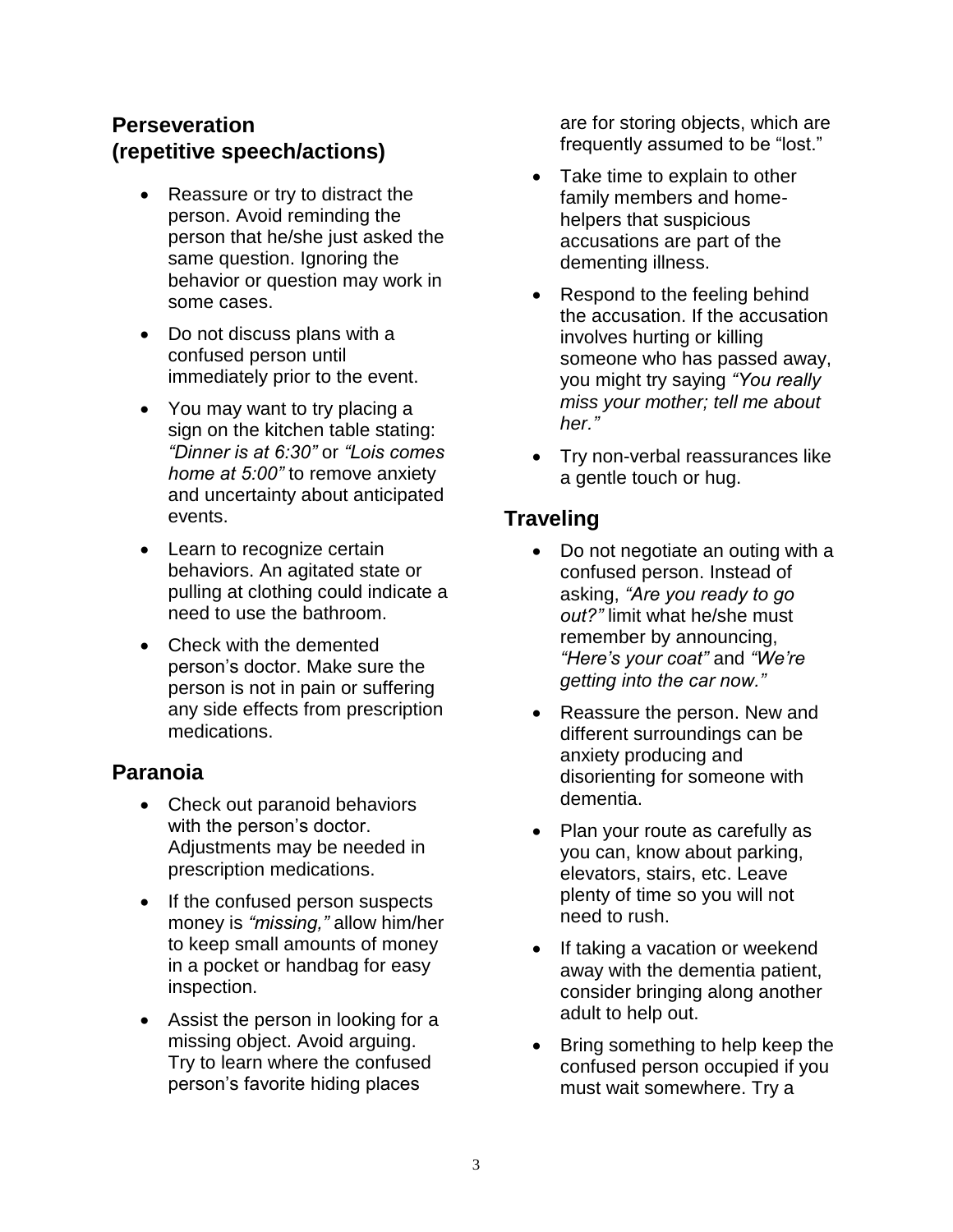package of snacks, cards, or a picture book.

## **Additional Problem Areas**

- If bathing is a problem, realize that you can skip a day, if need be. Be aware that loss of ability to determine temperature may make the water seem too hot or too cold. Safeguard hot water so that the person does not get burned. Supervise showers or baths, particularly if the person's balance is unsteady. Remove the bathroom door lock for safety. Concern over modesty also may increase agitation, so be reassuring. Try varying the time of day to better suit the person's prior bathing habits.
- Loss of control over appetite can occur and the person may not remember just having eaten. Keep food out of sight during non-meal times. Serve food precut, if using utensils become difficult. Respond to the emotion by reassuring the person that you will make sure he/she is well fed. Distract the person with a different activity.
- Dressing is difficult for most dementia patients. Choose loosefitting, comfortable clothes that have easy zippers or snaps with minimal buttons. Reduce the person's choice by removing seldom-worn clothes from the closet. To facilitate dressing, lay out one article of clothing at a time, in the order it is to be worn. Remove soiled clothes from the room. Don't argue if the person insists on wearing the same thing again.
- If the confused person suffers sleep disturbances or nighttime agitation, make sure the house is safe: block off stairs with gates, lock kitchen door or put away dangerous items. Try soothing music or a massage to induce relaxation. If agitation increases after dark, keep the house well lit and close curtains to shut out darkness. If the person remains awake or restless at night. consider hiring someone for the night shift or find a way to share nighttime supervision with others so you can get your own rest. Use sleeping medications only as a last resort.
- When hallucinations are a problem, keep the house well lit to decrease shadow effects, which can be confusing. Reassure the person during or after a loud noise such as a storm, siren, or airplane. Give a simple, truthful explanation of the noise, but avoid arguing or trying to convince the person. A distraction may be useful. Check with the person's doctor.
- Other problems may include sexually inappropriate behaviors, driving a car, stubbornness or violent outbursts.

## **Recommended Readings**

*Understanding Difficult Behaviors: Some Practical Suggestions for Coping with Alzheimer's Disease and Related Illnesses,* Robinson A., Spencer B., and White L., 1991, Geriatric Education Center of Michigan, East Lansing, MI.